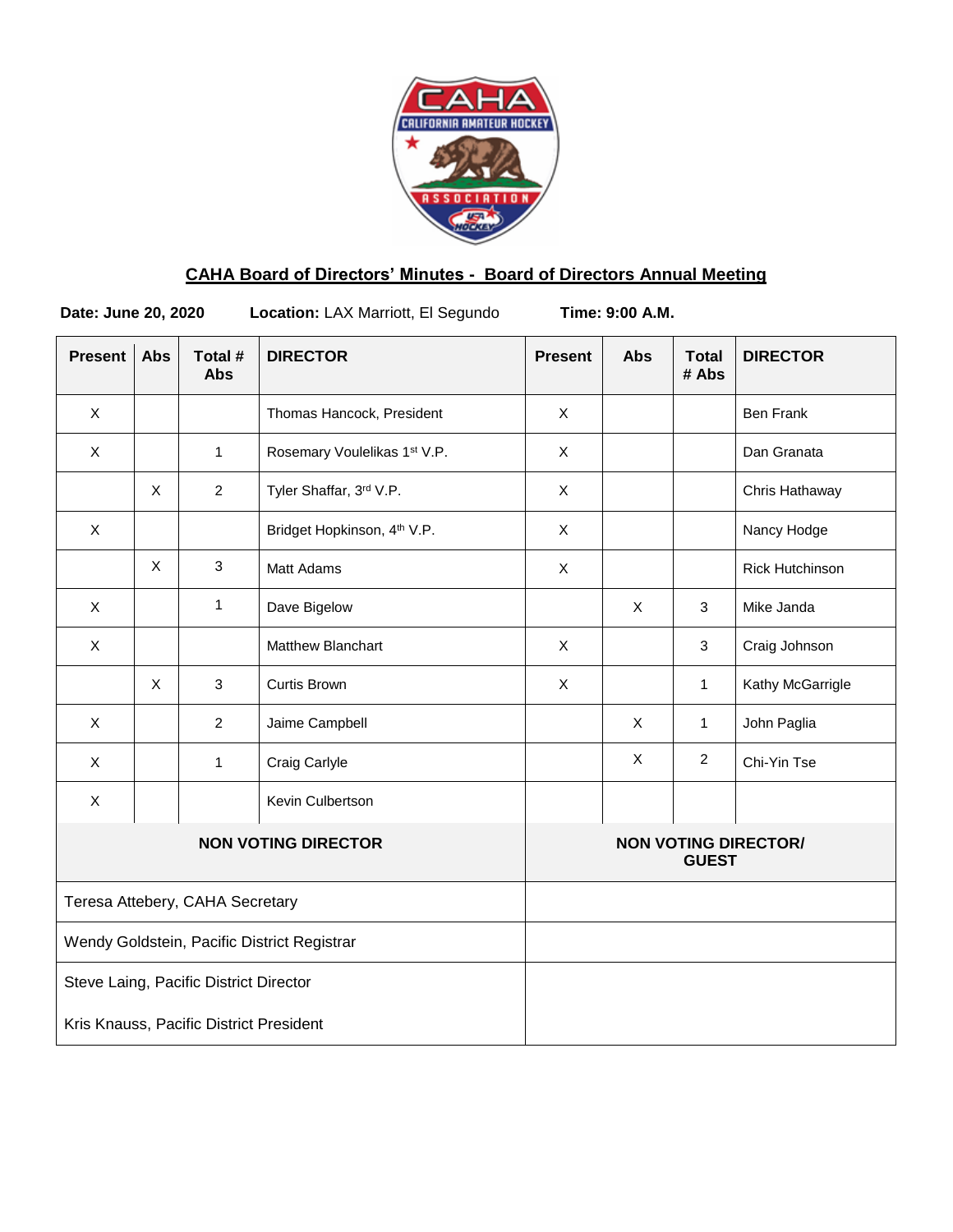Thomas Hancock called the meeting to order at 9:00 am. There are 14 directors present; therefore a quorum present. Rosemary Voulelikas motioned to approve the January minutes with corrections, 2<sup>nd</sup> by Kevin Culbertson **MOTION PASSED**

### **President – Tom Hancock**

Tom expressed his appreciation to all of the members who are in attendance. The special Zoom meetings have gone very well. Hats off to everyone!

#### **Discipline – Rosemary Voulelikas**

By January 12, there had been 55 hearings. Since then there have been 12 held via Zoom. We are seeing a rise in Spectator Ejections; Kicking and Racial Slurs.

As we all know, Select Camp was cancelled. Registration had completed and all registered were refunded.

#### **Pacific District – Kris Knauss**

The Pacific District presents 3 awards annually – Coach; Official and Administration. USA Hockey is able to work due to all of the volunteers. At the last District meeting in San Diego, the Pacific District voted to award the Andy Anderson Outstanding Administrator of the Year to Rosemary Voulelikas.

#### **Financials – Chris Hays**

Chris handed out copies of CAHA financial documents.

Tom mentioned that USA Hockey has not disbursed monies from the block grant. It is good that we have savings as we have had to provide refunds for cancelled events.

Kris mentioned that USA Hockey registrations are down 60%. As of June; Alaska plans to hold tryouts in late July; Washington is undetermined; Oregon is planned for early August and Nevada is planned for late July.

#### **Youth Council**

Sandy Blumberg has resigned as Youth Council Chair due to health reasons. Her vacancy will be addressed in the next meeting.

#### **Girls/Women's Commissioner – Bridget Hopkinson**

The first Girls State playoffs went well. Girls Select Camp was cancelled.

### **Tier Commissioner– Kevin Culbertson**

Kevin questioned how we will be handling the serving of suspensions that would have been served in playoffs. Tom suggested a COVID pass for all Game Misconducts. Kris validated that CAHA has this discretion. Bridget Hopkinson motioned to approve; 2nd by Rosemary Voulelikas **MOTION PASSED**

#### **Tournament Director – Bridget Hopkinson**

Bridget Hopkinson said that the playoffs we were able to hold went well. Medals for non-played events need to be returned to Bridget so we can re-use by changing out the ribbons.

#### **Legal – Geoff Leibl**

AB5 will be discussed at the next meeting. CAHA Appeals Committee has been formed. Geoff is the Chair. Members are Tom Hancock; Wendy Goldstein; Dan Granata; Craig Carlyle and Teresa Attebery.

#### **Screening; Member Services; SafeSport - Jaime Campbell**

#### **CAHA Screening Status: 2019-2020 Season**

- Cumulatively, we have 5,104 members who have been screened in our records (back to 2013)
- We have 2600 active screened members